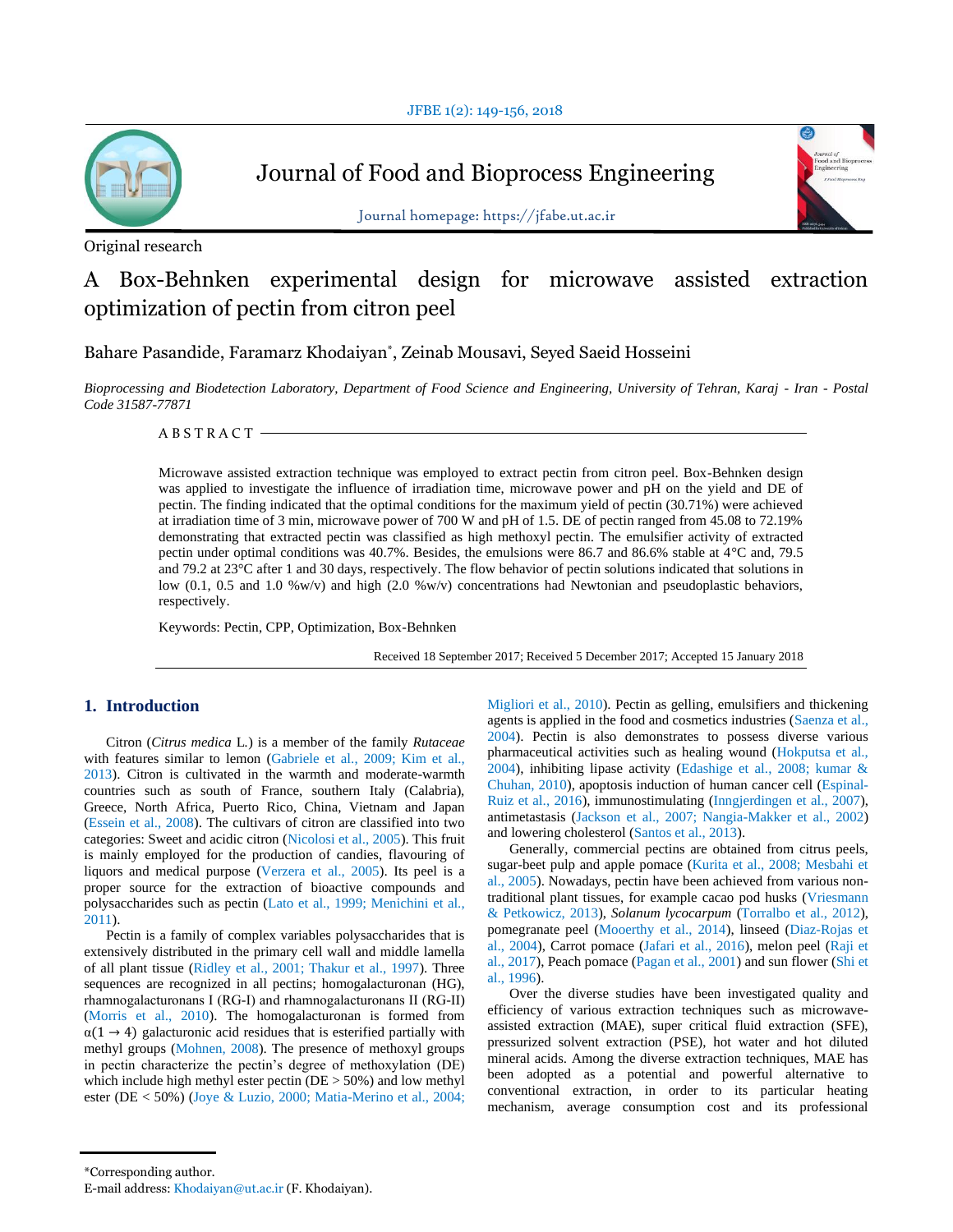performance under atmospheric conditions (Spar Eskilsson & Bjorklund, 2000), shorter time, less solvent, high extraction rate and better production with moderate cost (Maran et al., 2013).

Subsequently, the optimization of extraction process is essential to reach maximum production. The response surface methodology (RSM) is an effective statistical technique for optimizing complex process (Lee et al., 2006). The behavior of independent factors was predicted by this methodology through fitting a polynomial equation to the experimental data (Bezerra et al., 2008). Also, RSM decreases the number of experimental trials need to investigate multiple parameters and their interactions. These characteristics successfully have been indicated that it can employ in variables optimization (Jackson et al., 1996; Mastrocola et al., 1997).

Accordingly, the purpose of this study is to investigate the effect of variables of MAE method including microwave power, irradiation time and pH on the extraction yield and DE of CPP (citron peel pectin) and also, the optimization of these factors to achieve maximum extraction yield.

### **2. Material and Methods**

### *2.1. Materials*

Dried citron peel was procured from local store in Mashhad, Khorasan razavi, Iran. The dried peel were powdered and passed through a 40-mesh sieve. The powder was stored in impervious bags to experimental analysis. Citric acids, sodium hydroxide, hydrochloric acid, phenolphthalein reagent, sulfuric acid, sodium tetraborate and sodium azide were purchase from Merck chemical Co.

# *2.2. Microwave assisted extraction of pectin and its recovery*

Extraction of pectin was carried out according to the procedures explained by Li et al. (2012) and Wang et al. (2007). The dried citron peel powder (Liquid-Solid ratio (LSR) of 20 v/w. Fig.1) was soaked into citric acid solution adjusted to the desired pH values (1.5, 2 and 3) and were exposed to three microwave power (300, 500 and 700 w) and irradiation time (1, 2 and 3 min). In the next step, the solution was allowed to cool down to room temperature, centrifuged (10000 g, 20 min) and then, the supernatant was precipitated with an equal volume of ethyl alcohol (96%). Also, three times the coagulated pectin mass was washed with ethanol (95%) to remove the mono and disaccharides (Minkov et al., 1996). Eventually, the wet pectin was dried at 50°C in the hot air oven until a constant weight was achieved. The pectin yield (PY) was calculated by following equation:

$$
PY (\%) = \frac{\text{Mass of extracted pectin}}{\text{Mass of initial dried powder}} \times 100
$$
 (1)

### *2.3. Specification of pectin*

# *2.3.1. Degree of esterification of CPP*

The degree of esterification was specified according to the methods described by Pinheiro et al. (2008), Santos et al. (2013) and Wai et al. (2010). 20 mg pectin was poured in 3 ml of ethanol and dissolved in 20 ml of distilled water. Then, five drops of phenolphthalein reagent were added to sample and titrated with sodium hydroxide until the appearance of pink color  $(V_1)$ . Afterwards, 10 ml of 0.1 N sodium hydroxide was added and stirred 15 min for hydrolysis. Then, 10 ml of 0.1 N hydrochloric acid was added to solution and stirred until disappearance of pink color. Finally, the sample was again titrated with 0.1 N sodium hydroxide until the appearance of pink color  $(V_2)$ . The DE was determined by the following equation:

DE 
$$
(\%) = \frac{V_2}{V_1 + V_2} \times 100
$$
 (2)

# *2.3.2. Emulsifying characteristics of CPP*

Emulsifying activity (EA) and emulsion stability (ES) were investigated using the procedure described by Dalev and Simeonova (1995) with a slight modification. Briefly, oil-in-water (O/W) emulsions were provided by adding 5 ml sunflower oil to 5 ml of pectin solution (0.5% w/v) including 0.02% sodium azide as a bacteriocide. Mixture were homogenized by ultra-turax T-25 homogeniser (IKAT 25 Digital Ultra-Turax, Staufen, Germany) at 10000 g for 4 min. In the end, the emulsions were centrifuged for 5 min at 4000 g. The EA value was obtained by following equation:

$$
EA (%) = \frac{Volume of the emulsion phase}{Total volume of system} \times 100
$$
 (3)

The emulsions for 1 and 30 days were stored at 4 and 23°C to investigate the emulsion stability. The ES value was achieved by following equation:

ES 
$$
(\%) = \frac{\text{The remaining emulsified layer volume}}{\text{The initial emulsified layer volume}} \times 100
$$
 (4)

#### *2.3.3. Viscosity measurement of CPP*

In this test, the flow behavior of pectin solutions in diverse concentrations  $(0.1, 0.5, 1.0, \text{ and } 2.0\% \text{ w/v})$  were characterized by a rotational programmable viscometer (LVDV--II Pro, Brookfield Engineering Inc., USA) employing a LV spindle at room temperature  $(\sim 25^{\circ}C)$ . The samples were poured into the cylinder of the rotational viscometer and shear rate was programmed from 10 to  $140 s<sup>-1</sup>$  at an interval of 5 s.

### *2.3.4. Viscosity measurement of CPP*

FT-IR spectrum of sample was registered by Perkin Elmer FTIR spectrometer (Perkin Elmer Co., MA, USA). FT-IR spectrum was collected at the absorbance mode in the frequency range of 4000 to 400  $\text{cm}^{-1}$  employing KBr disk at 4  $\text{cm}^{-1}$  resolution.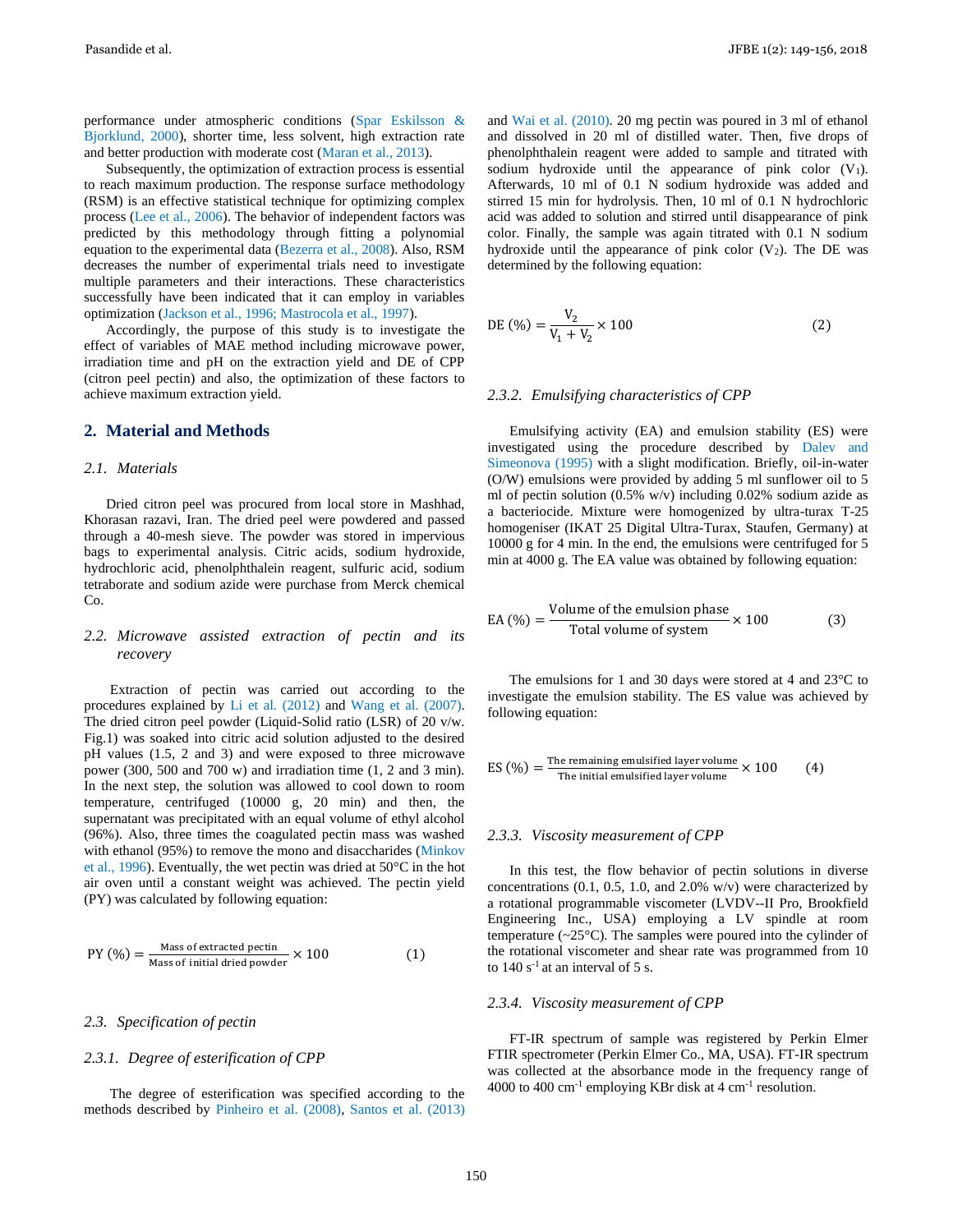#### *2.4. Experimental design*

One factor at the time (one factor is variable at the time and other factor are constant (irradiation time of 2 min, microwave power of 500 w, pH of 2.25)) was used to obtained the most suitable LSR for the extraction of pectin. In the next step, A Box-Behnken design was employed to optimize the influence of extraction conditions. The levels of independent variables are present in Table 1. The all calculations and graphics were accomplished using the statistical software Design Expert 8.0 and Excel.

Table 1. Levels of independent variables employed in the Box-Behnken design.

| Factors                | Coded symbols |     | Levels |     |  |
|------------------------|---------------|-----|--------|-----|--|
|                        |               | - 1 |        |     |  |
| Irradiation time (min) | Δı            |     |        |     |  |
| Microwave power (W)    | X2            | 300 | 500    | 700 |  |
| nН                     |               |     | າ າ ຈ  |     |  |

# **3. Results and Discussion**

# *3.1. Influence of various LSR on extraction yield of CPP*

LSR is an exceedingly influential parameter on the extraction yield of pectin. In this study, the influence of various LSR (10:1, 15:1, 20:1, 25:1, 30:1, 35:1 and 40:1 v/w) was investigated on the extraction yield of pectin using one factor at the time design. Other parameters (irradiation time of 2 min, microwave power of 500 W, pH of 2.25) were constant. As illustrated in Fig. 1, the extraction yield of pectin augmented remarkably from 7.2% to 11.4% with an enhance in LSR from 10:1 to 20:1 (v/w), which is probably due to an increase in the contact surface area between solvent and particles by an increase in solvent volume. On the other hand, with further increase in LSR, the yield of the CPP was decreased, which may be duo to reduction of microwave absorption by solid particles and thereby reduction of mass transfer rate of pectin (Li et al., 2012; Maran et al., 2013). Therefore, in this study, LSR 1:20 v/w was used for the all experiments.



Fig. 1. Influences of various LSR on extraction yield of pectin with irradiation time of 2 min, microwave power of 500 W and pH of 2.25.

# *3.2. Optimization of extraction factors and validation of optimized conditions*

The aim of optimization was to evaluate the MAE parameters which give the maximum extraction yield of pectin. Table 2 reveals that the extraction yield of pectin was between 8.12 and 28.81. The optimum extraction conditions which calculated by solving Eq. (5), were found to be: irradiation time of 3 min, microwave power of 700 W and pH of 1.5, and the maximum extraction yield of pectin in these conditions was 30.71% with a desirability value of 0.946. Triplicate experiments were carried out under the optimum conditions and the mean values  $(28.82 \pm 0.26%)$  achieved from real experiments, indicated the validation of the optimized conditions.

### *3.3. Data fitting and ANOVA analysis*

An empirical second order polynomial model was applied to understand optimum conditions which can express interactive correlation between process variables and the responses related to extraction yield and DE of CPP (Maran et al., 2014). Final models are given below:

$$
PY (\%) = 55.63 + 2.03X_1 + 0.01809X_2 - 36.64X_3 + 0.745X_1^2 + 0.000027X_2^2 + 7.657X_3^2 - 0.003300X_1X_2 - 1.040X_1X_3 - 0.01345X_2X_3
$$
 (5)

$$
DE (\%) = -86.94 + 25.82X_1 + 0.1896X_2 + 64.83X_3 - 6.530X_1^2 - 0.000185X_2^2 - 8.67X_3^2 + 0.00600X_1X_2 - 1.997X_1X_3 - 0.01573X_2X_3
$$
 (6)

where  $X_i$  is coded independent factor  $(X_1=$  Irradiation time,  $X_2=$ Microwave power,  $X_3 = pH$ ).

Pareto analysis of variance (ANOVA) was employed to analyze the experimental data, for extraction yield and DE of CPP (Table 3). The high models *F*-value for pectin yield and DE (545.83 and 113.97, respectively) and very low models  $P$ -value ( $p < 0.001$ ) indicated that the regression model was exceedingly meaningful (Maran & Manikandan, 2012). Determination co-efficient  $(R^2)$ , adjusted determination co-efficient  $\text{(adj-R}^2)$ , ), predicted determination co-efficient (pred- $R<sup>2</sup>$ ) and co-efficient of variance (CV) confirm the goodness of fit of the model (Table 3). The high R<sup>2</sup>values for extraction yield and DE of CPP (99.90% and 99.51%, respectively) indicated that the models are significant (Maran et al.,  $2013$ ). The values of pred-R<sup>2</sup> (99.38% and 92.83%. respectively) and adj- $R^2$  (99.72% and 98.64%, respectively) demonstrated that the form of chosen to describe the relationship between variables and the responses is well-correlated (Maran et al., 2013). Lower CV% values (2.47 and 2.02, respectively) intelligibly explained that, the deviations between observed and predicted values are low and also indicated a high degree of precision and reliability of experiments (Maran & Priya, 2014).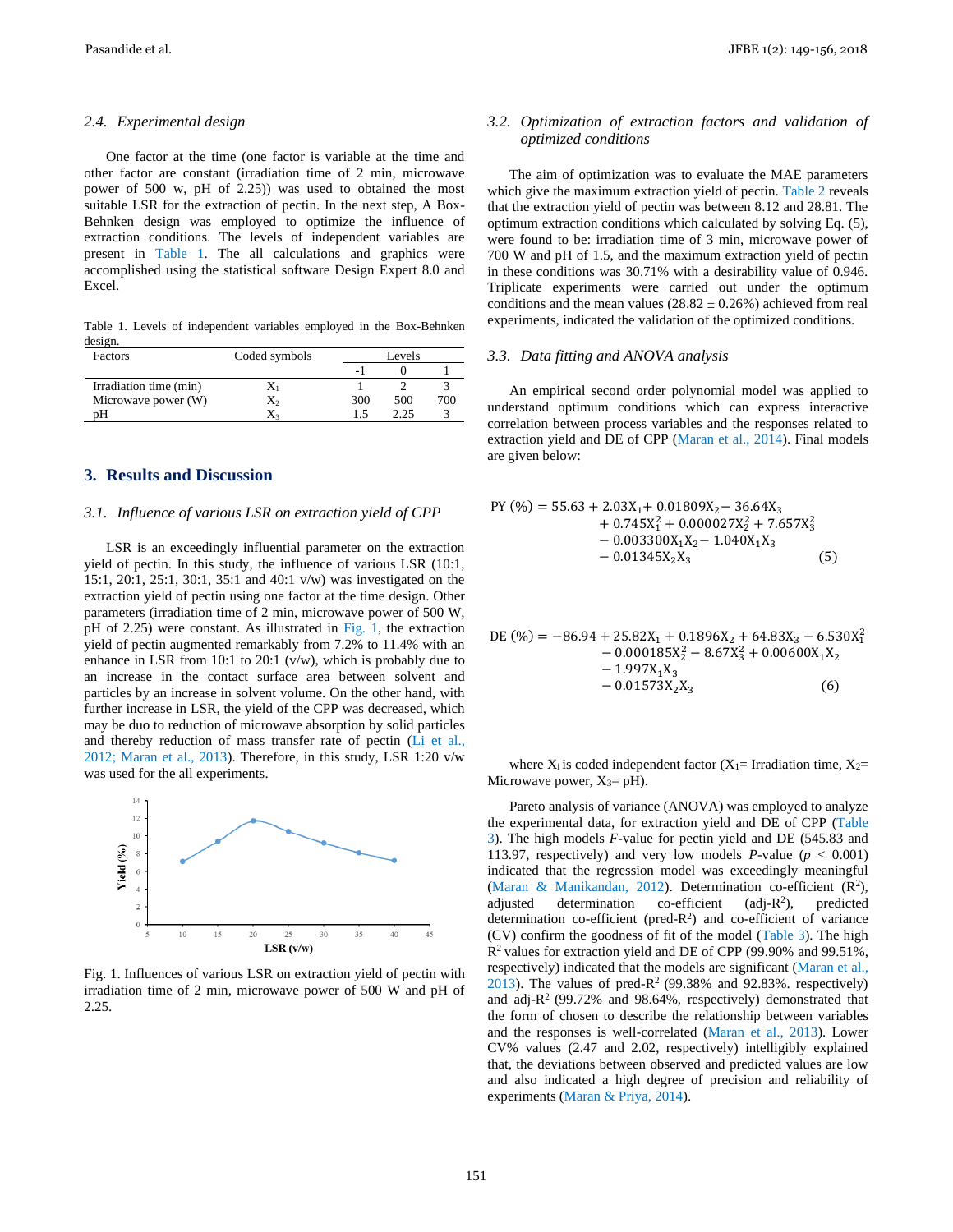| Run            |                | Independent variables |       | Measured responses |       |       | Predicted responses |
|----------------|----------------|-----------------------|-------|--------------------|-------|-------|---------------------|
|                | $X_1$          | $X_2$                 | $X_3$ | PY                 | DE    | PY    | DE                  |
|                |                | 300                   | 2.25  | 10.21              | 62.44 | 10.16 | 61.29               |
| $\overline{c}$ | 3              | 300                   | 2.25  | 13.67              | 55.80 | 13.52 | 55.32               |
| 3              | ı              | 700                   | 2.25  | 14.50              | 51.04 | 14.64 | 51.51               |
| 4              | 3              | 700                   | 2.25  | 15.32              | 49.20 | 15.36 | 50.34               |
| 5              | ı.             | 500                   | 1.50  | 23.26              | 46.80 | 23.10 | 46.94               |
| 6              | 3              | 500                   | 1.50  | 26.77              | 46.89 | 26.70 | 46.36               |
|                |                | 500                   | 3.00  | 8.12               | 70.37 | 8.18  | 70.89               |
| 8              | 3              | 500                   | 3.00  | 8.51               | 64.47 | 8.66  | 64.32               |
| 9              | 2              | 300                   | 1.50  | 21.42              | 46.13 | 21.62 | 47.12               |
| 10             | 2              | 700                   | 1.50  | 28.81              | 45.08 | 28.82 | 44.46               |
| 11             | 2              | 300                   | 3.00  | 9.20               | 72.19 | 9.18  | 72.80               |
| 12             | $\overline{2}$ | 700                   | 3.00  | 8.52               | 61.70 | 8.31  | 60.70               |
| 13             | $\overline{2}$ | 500                   | 2.25  | 12.08              | 68.50 | 11.61 | 68.53               |
| 14             | $\overline{c}$ | 500                   | 2.25  | 11.66              | 68.00 | 11.61 | 68.53               |
| 15             | 2              | 500                   | 2.25  | 11.10              | 69.11 | 11.61 | 68.53               |

Table 2. Box-Behnken design with measured and predicted values for extraction yield (PY) and degree of esterification (DE) of CPP.

| Table 3. Analysis of variance (ANOVA) for regression model of CPP yield and DE. |  |  |
|---------------------------------------------------------------------------------|--|--|
|                                                                                 |  |  |

| Source              | Sum of squares | DF             | Mean square | $F$ -Value | $p$ -Value |
|---------------------|----------------|----------------|-------------|------------|------------|
| (A) Yield           |                |                |             |            |            |
| Regression          | 662.832        | 9              | 73.648      | 545.83     | 0.000      |
| Linear              | 571.383        | 3              | 190.461     | 1411.57    | 0.000      |
| Square              | 70.992         | 3              | 23.664      | 175.38     | 0.000      |
| Interaction         | 20.457         | 3              | 6.819       | 50.54      | 0.000      |
| Residual error      | 0.675          | 5              | 0.135       |            |            |
| Lack-of-fit         | 0.191          | 3              | 0.064       | 0.26       | 0.849      |
| Pure error          | 0.483          | $\overline{2}$ | 0.242       |            |            |
| Total               | 663.507        | 14             |             |            |            |
|                     |                |                |             |            |            |
| $CV\%$              |                |                | 2.47        |            |            |
| $R^2$               |                |                | 0.9990      |            |            |
| Adj $\mathbb{R}^2$  |                |                | 0.9972      |            |            |
| Pred $\mathbb{R}^2$ |                |                | 0.9938      |            |            |
|                     |                |                |             |            |            |
| $(B)$ DE            |                |                |             |            |            |
| Regression          | 1439.75        | 9              | 159.972     | 113.97     | 0.000      |
| Linear              | 1013.04        | 3              | 337.679     | 240.57     | 0.000      |
| Square              | 389.70         | 3              | 129.900     | 92.54      | 0.000      |
| Interaction         | 37.01          | 3              | 12.336      | 8.79       | 0.019      |
| Residual error      | 7.02           | 5              | 1.404       |            |            |
| Lack-of-fit         | 6.40           | 3              | 2.133       | 6.90       | 0.129      |
| Pure error          | 0.62           | $\overline{c}$ | 0.309       |            |            |
| Total               | 1446.76        | 14             |             |            |            |
| $CV\%$              |                |                | 2.02        |            |            |
| $\mathbb{R}^2$      |                |                | 0.9951      |            |            |
| Adj $\mathbb{R}^2$  |                |                | 0.9864      |            |            |
| Pred $\mathbb{R}^2$ |                |                | 0.928       |            |            |
|                     |                |                |             |            |            |

# *3.4. Influence of process variables on the extraction yield of CPP*

Fig. 2(a) demonstrates the perturbation plot for extraction yield of CPP. This graph could be employed to realize variables that have greatest influence on the response (Chaharbaghi et al., 2017). A slope or a relatively flat line for a variable indicates that the response is sensitive or insensitive to it variable, respectively (Maran et al., 2014). Fig. 2(a) expressed that irradiation time has the highest influence on yield of extraction.

## *3.4.1. Influence of microwave power*

The recovery of pectin was increased by enhancing microwave from 300 to 700 W (Fig. 3a and c). This observation agreed with Maran et al. (2013) and Maran et al. (2015). The accelerated extraction of pectin by raising microwave power is attributed to influence of microwave on the plant tissue. Electromagnetic radiation increased the softening of cell wall tissue and this will lead to enhanced interaction between extracting agent and plant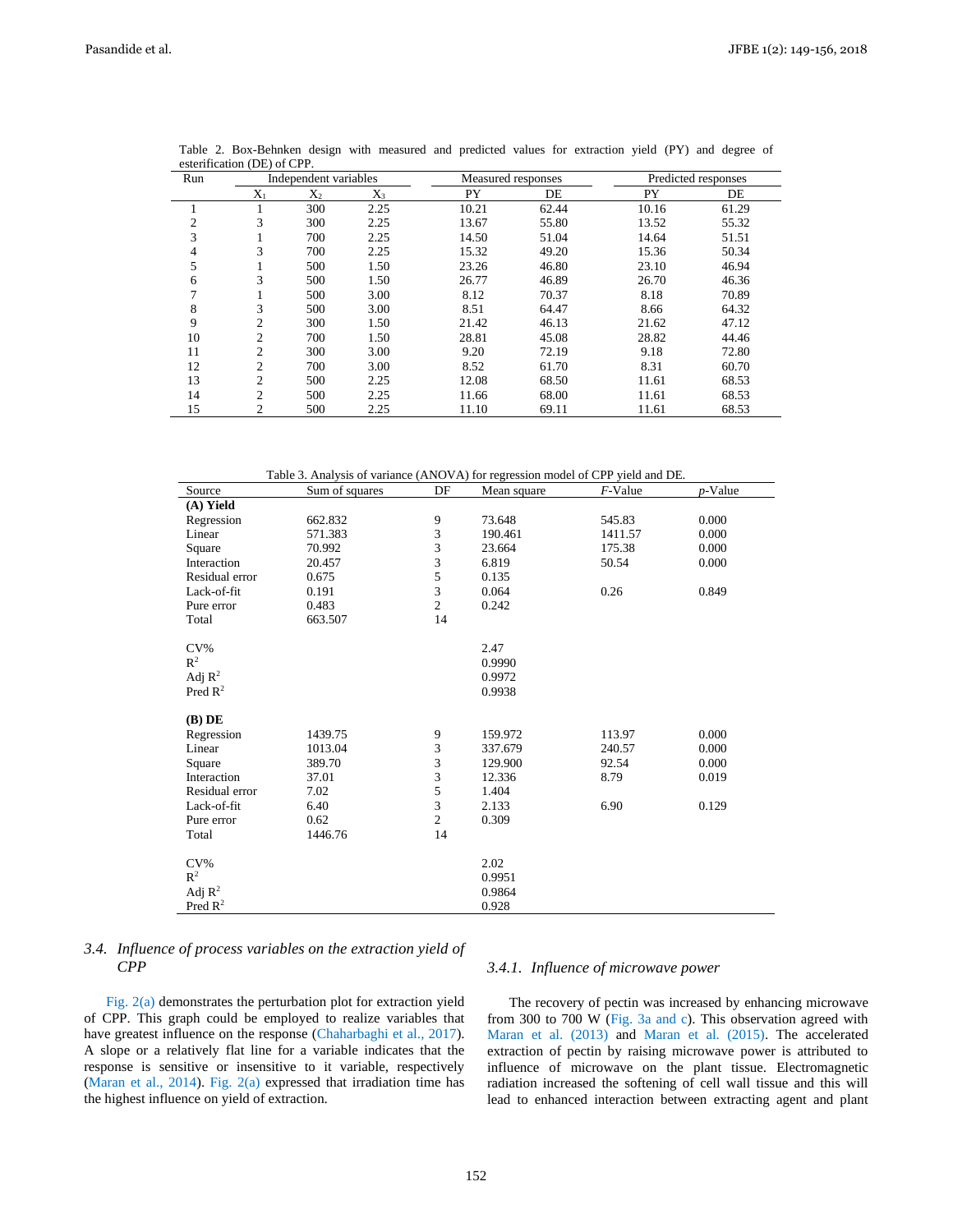tissue in extraction process (Kratchanov et al., 2004). Microwave energy affected on biomolecules through ionic conduction and dipole rotations which lead to molecular movement and creation of heat through intermolecular friction and eventually, increasig the extraction yield (Gfrerer & Lankmayr, 2005).



Fig. 2. Perturbation plot for extraction yield and DE of CPP (A= Irradiation time , B= Microwave power and C=pH).



Fig. 3. 3-D response surface plots indicate the influence of irradiation time (min), power microwave (W) and pH on the extraction yield (%) and DE (%).

# *3.4.2. Influence of irradiation time*

Irradiation time is a very effective factor on the pectin extraction efficiency and it is essential to determine appropriate irradiation time to discover the maximum extraction of pectin by MAE. Therefore, various times (1, 2, 3 min) were evaluated to select an appropriate time to increase the extraction yield of pectin. The results demonstrate the extraction yield was increased steadily and achieved the maximum at  $3$  min (Fig.  $3(a, b)$ ). This phenomenon is due to the absorption of microwave energy by the extraction solution and thermal accumulation in the solution, which causes dissolution of pectin into the solution. It should also be noted that the extreme time leads to disjoint the pectin and reduced extraction yield (Xianzhe et al., 2011). Similar results with this study were obtained by Chen et al. (2007) and Xianzhe et al. (2011).

### *3.4.3. Influence of pH*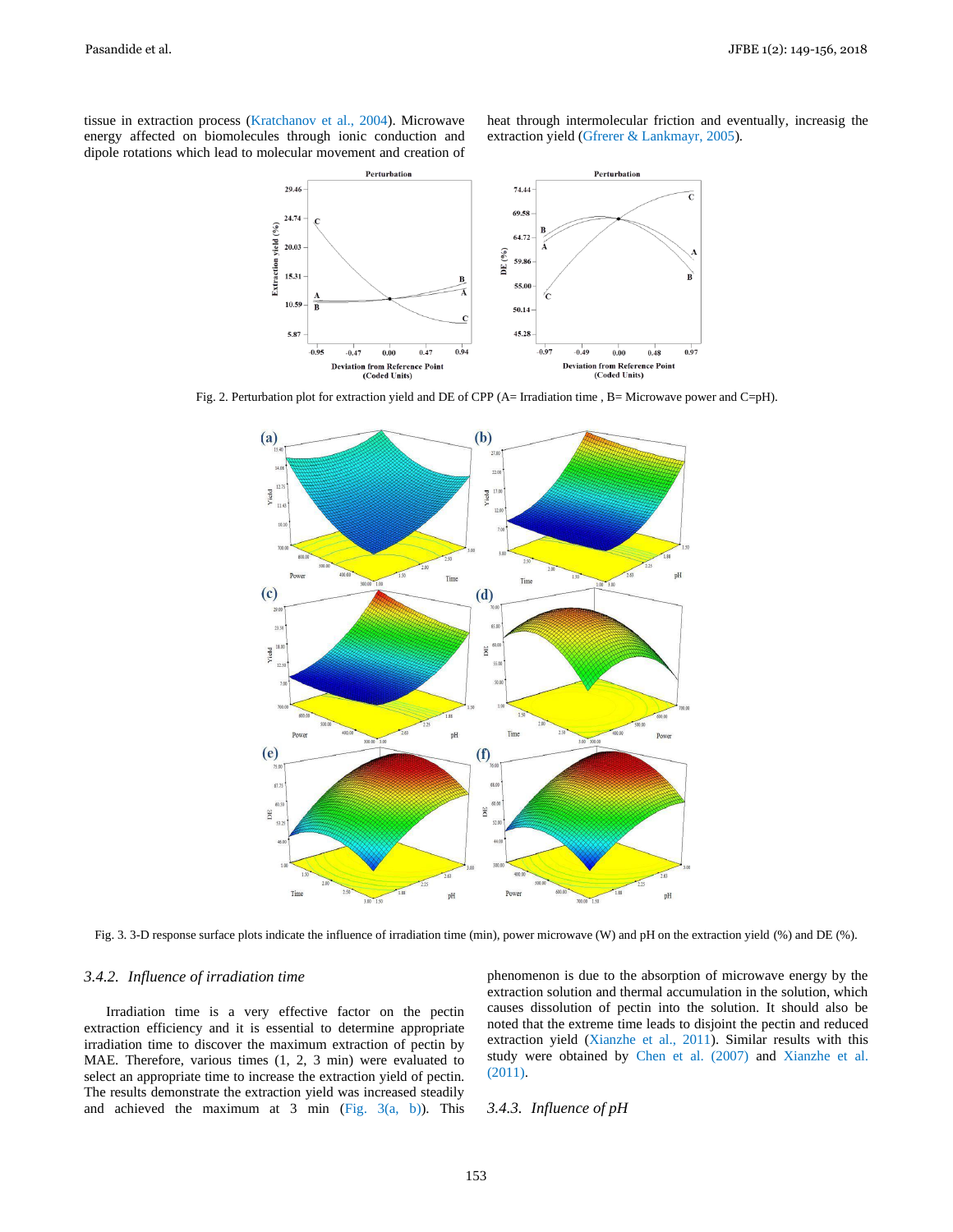Pasandide et al. JFBE 1(2): 149-156, 2018

Observations show that pectin yield was increasing obviously as the decreasing pH values (Fig.  $3(b, c)$ ). The higher acidic extraction solvent lead to hydrolysis of the insoluble pectin into its soluble type and thereby increasing the pectin yield  $(El$ -Nawawi  $\&$ Shehata, 1988). The low pH also diminished the molecular weight of pectin and leading to its release from plant tissue without any degradation (Fravash & Ashtiani, 2007).

### *3.5. Influence of variables on the DE*

Table 2, reveals DE values was about 45.08 to 72.19% that similar range was reported by Happi et al. (2012). The DE of pectin obtained under optimum conditions (irradiation time of 3 min, microwave power of 700 W and pH of 1.5) was 63.51%. As shown in Fig. 2(b), pH has the highest effect on DE of extracted pectin. Fig. 3 demonstrated that DE of extracted pectin reduced with an enhancement in microwave power and irradiation time and decrease in pH. This phenomenon could duo to the use of harsh conditions (high irradiation time and microwave power, and also low pH), which these conditions could reduce the DE due to the increasing de-esterification of polygalacturonic chains (De Roeck et al., 2008; Jafari et al., 2017).

### *3.6. Emulsifying attributes*

The emulsifying attributes (emulsifying activity and emulsion stability) of pectin extracted under optimal conditions (irradiation time of 3 min, microwave power of 700 W and pH of 1.5) were examined (Table 4). Furthermore, stability of emulsions was tested during preservation for 1 and 30 days at temperatures of 4 and 23°C. After centrifuging the emulsions revealed oil, emulsified layer and aqueous phase from up to down, respectively (Ma et al., 2003). Based on Eq. 3, the emulsifying activity was 40.7%. This evidence was conformed to achieved results from sugar beet pulp (43-47%) and sour orange peel pectin (45%) by Yapo et al. (2007) and Hosseini et al. (2016), respectively. On the other hand, Table 4 showed that emulsions are extremely stable at low temperature  $(4^{\circ}C)$  that this result was also reported by Yapo et al. (2007) and Cui and Chang (2014) for sugar beet pulp and pumpkin pectin, respectively.

Table 4. Emulsifying attributes of oil/0.5% (w/v) pectin solutions: emulsifying activity (EA, %); emulsion stability (ES, %).

| condition of activity (E/A, 707, condition stability (EQ, 707. |    |       |      |      |                 |  |
|----------------------------------------------------------------|----|-------|------|------|-----------------|--|
|                                                                | ΕA |       | ES   |      |                 |  |
| Storage time (day)                                             |    |       |      |      |                 |  |
| Temperature $(^{\circ}C)$                                      |    |       |      |      | 23              |  |
| Pectin*                                                        |    | 86.7  | 70 S | 86.6 | 10 <sup>o</sup> |  |
| .<br>___                                                       | .  | $  -$ |      |      |                 |  |

\* Pectin obtained under optimal extraction conditions.

# *3.7. Investigating the flow behavior of CPP solutions*

For this purpose, four solutions with diverse concentrations  $(0.1, 0.5, 1.0, 2.0, %$  w/v) of extracted pectin under optimal conditions (irradiation time of 3 min, microwave power of 700 W and pH of 1.5) were prepared to measure the viscosity and flow behavior of pectin at room temperature. In accordance with Fig. 4, the viscosity of pectin solutions was enhanced with increasing concentration. As can be seen, at low concentrations  $\left($  < 1.0 %w/v) of pectin solutions, all solutions represented Newtonian flow behavior. However, the concentrated solution of pectin  $(2.0 \% w/v)$  was revealed shear-thining (pseudoplastic) behavior. These achievements are in agreement with findings published about *Abelmoschus esclentus* and sour orange peel pectin by Chen et al. (2014) and Hosseini et al. (2016), respectively. Behavior of concentrated pectin solution is probably duo to arise from disentanglement of the polymer network and the partial chain orientation in the direction of the shear flow with a relative increase in shear rate (Kumbar et al., 2017).



Fig. 4. The apparent viscosity of various concentrations of pectin solutions versus shear rate.



Fig. 5. FTIR spectrum of CPP under optimal extraction conditions.

# *3.8. FTIR spectroscopy*

The FTIR spectrum of the extracted pectin under optimal conditions (irradiation time of 3 min, microwave power of 700 W and pH of 1.5) is exhibited in Fig. 5. The peak between 3000 and 3600 cm-1 is assigned to OH groups. The peak at around 2943.75 cm<sup>-1</sup> is dedicated to C-H of CH, CH<sub>2</sub> and CH<sub>3</sub> groups (Chen et al.,  $2014$ ). Moreover, the peak about 1744.38 cm<sup>-1</sup> is related to the vibrating of CO group of OCH3. Carboxylate groups have two peaks: one peak is attributed to asymmetrical vibrating at 1646.31 cm-1 , and another peak is due to weaker symmetric vibrating at 1460.30 cm-1 . The two absorptions at 1110.88 and 1149.59 cm-1 are referred to glycosidic linkages between sugar units (Gnanasambandham & Proctor, 2000). Overall, the peaks between 800 to 1200 cm-1 are due to "Finger print" region which is particular and thereby, its explanation also is laborious (Kozarski et al., 2011). According to the above explanation, it can be express that the achieved precipitate is rich in polygalacturonic acid (Santos et al., 2013).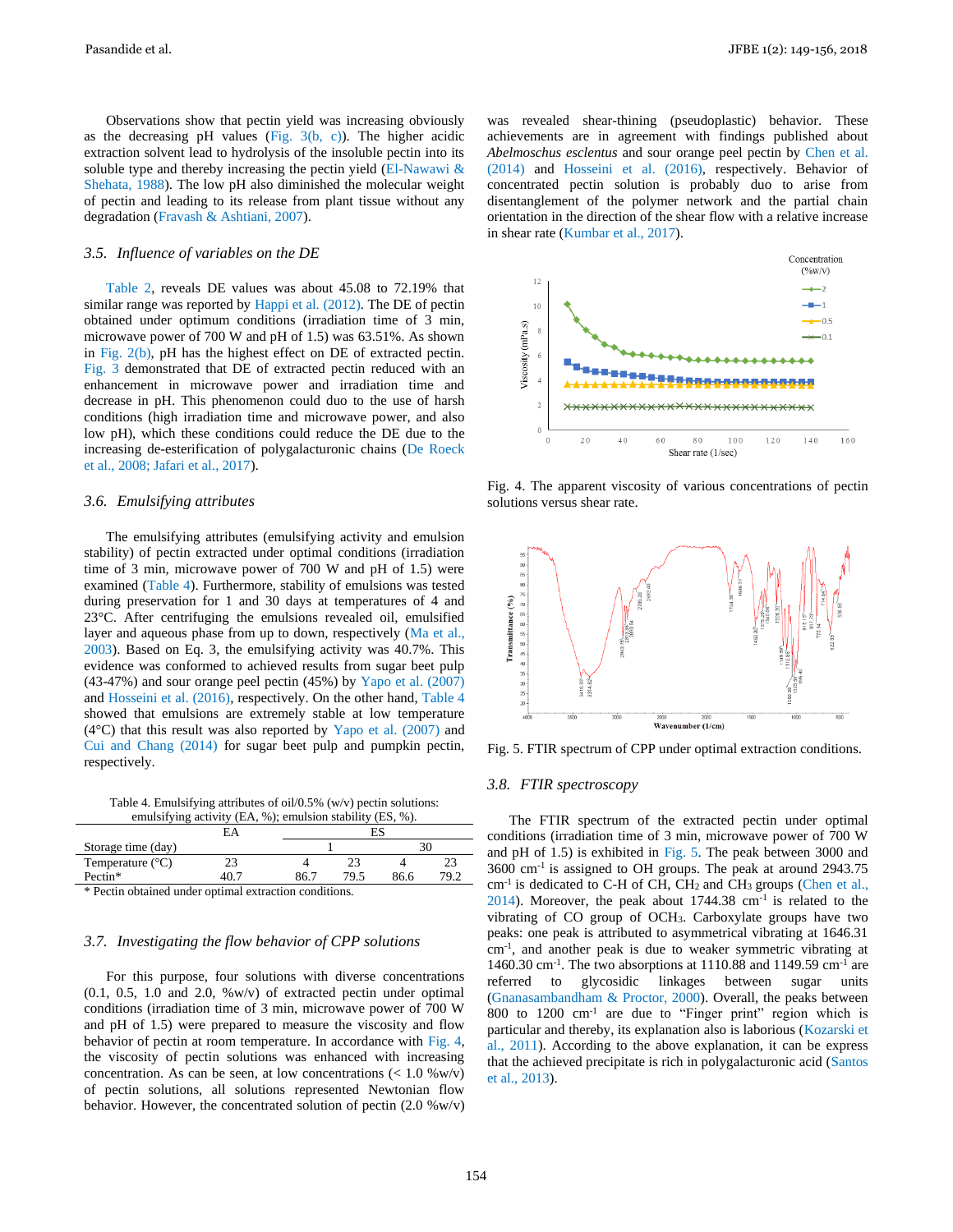# **4. Conclusion**

Abstract Microwave assisted extraction technique was applied to obtain pectin from citron peel. Box-Behnken design was used to investigate the effect of irradiation time (min), microwave power (W) and pH on the yield and DE of pectin. The results showed that the maximum pectin yield (30.71%) was obtained at irradiation time of 3 min, microwave power of 700 W and pH of 1.5. DE of pectin ranged from 45.08 to 72.19% and indicated that the CPP could be classified as high methoxyl pectin. The emulsifier activity of extracted pectin under optimal conditions was 40.7%. Besides, the emulsions had suitable stability in both storage temperatures (4 and 23°C). Also, the results of viscosity measurement indicated that pectin solutions had different behavior in different concentrations (Newtonian and pseudoplastic behaviors in low and high concentrations, respectively).

### **References**

- Bezerra, M. A., Santelli, R. E., Oliveira, E. P., Villar, L. S., & Escaleira, L. A. (2008). Response surface methodology (RSM) as a tool for optimization in analytical chemistry. *Talanta*, *76*(5), 965–977.
- Chaharbaghi, E., Khodaiyan, F., & Hosseini, S. S. (2017). Optimization of pectin extraction from pistachio green hull as a new source. *Carbohydrate Polymers*, *173*, 107–113.
- Chen, Y., Xie, M. Y., & Gong, X. F. (2007). Microwave-assisted extraction used for the isolation of total triterpenoid saponins from *Ganoderma atrum*. *Journal of Food Engineering*, *81*(1), 162–170.
- Chen, Y., Zhang, J. G., Sun, H. J., & Wei, Z. J. (2014). Pectin from *Abelmoschus esculentus*: Optimization of extraction and rheological properties. *International Journal of Biological Macromolecules*, *70*, 498–505.
- Cui, S. W., & Chang, Y. H. (2014). Emulsifying and structural properties of pectin enzymatically extracted from pumpkin. *LWT - Food Science and Technology*, *58*(2), 396–403.
- Dalev, P. G., & Simeonova, L. S. (1995). Emulsifying properties of protein–pectin complexes and their use in oil-containing foodstuffs. *Journal of the Science of Food and Agriculture*, *68*(2), 203–206.
- De Roeck, A., Sila, D. N., Duvetter, T., Van Loey, A., & Hendrickx, M. (2008). Effect of high pressure/high temperature processing on cell wall pectic substances in relation to firmness of carrot tissue. *Food Chemistry*, *107*(3), 1225–1235.
- Diaz-Rojas, E. I., Pacheco-Aguilar, R., Lizardi, J., Arguelles-Monal, W., Valdez, M. A., Rinaudo, M., et al. (2004). Linseed pectin: Gelling properties and performance as an encapsulation matrix for shark liver oil. *Food Hydrocolloids*, *18*(2), 293–304.
- Edashige, Y., Murakami, N., & Tsujita, T. (2008). Inhibitory effect of pectin from the segment membrane of citrus fruits on lipase activity. *Journal of Nutritional Science and Vitaminology*, *54*(5), 409–415.
- El-Nawawi, S. A., & Shehata, F. R. (1988). Effect of the extraction temperature on the quality characteristics of pectin extracted from Egyptian Orange Peel. *Biological Wastes*, *24*(4), 307–311.
- Espinal-Ruiz, M., Restrepo-Sánchez, L.-P., Narváez-Cuenca, C.-E., & McClements, D. J. (2016). Impact of pectin properties on lipid digestion under simulated gastrointestinal conditions: Comparison of citrus and banana passion fruit (*Passiflora tripartita* var. *mollissima*) pectins. *Food Hydrocolloids*, *52*, 329–342.
- Essien, E. P., Essien, J. P., Ita, B. N., & Ebong, G. A. (2008). Physicochemical properties and fungitoxicity of the essential oil of *Citrus medica* L. against groundnut storage fungi. *Turkish Journal of Botany*, *32*(2), 161–164.
- Faravash, R. S., & Ashtiani, F. Z. (2007). The effect of pH, ethanol volume and acid washing time on the yield of pectin extraction from peach pomace. *International Journal of Food Science and Technology*, *42*(10), 1177–1187.
- Gabriele, B., Fazio, A., Dugo, P., Costa, R., & Mondello, L. (2009). Essential oil composition of *Citrus medica* L. Cv. diamante

(diamante citron) determined after using different extraction methods. *Journal of Separation Science*, *32*(1), 99–108.

- Gfrerer, M., & Lankmayr, E. (2005). Screening, optimization and validation of microwave-assisted extraction for the determination of persistent organochlorine pesticides. *Analytica Chimica Acta*, *533*(2), 203– 211.
- Gnanasambandam, R., & Proctor, A. (2000). Determination of pectin degree of esterication by diffuse reflectance Fourier transform infrared spectroscopy. *Food Chemistry*, *68*, 327–332.
- Happi Emaga, T., Garna, H., Paquot, M., & Deleu, M. (2012). Purification of pectin from apple pomace juice by using sodium caseinate and characterisation of their binding by isothermal titration calorimetry. *Food Hydrocolloids*, *29*(1), 211–218.
- Hokputsa, S., Gerddit, W., Pongsamart, S., Inngjerdingen, K., Heinze, T., Koschella, A., et al. (2004). Water-soluble polysaccharides with pharmaceutical importance from Durian rinds (*Durio zibethinus* Murr.): Isolation, fractionation, characterisation and bioactivity. *Carbohydrate Polymers*, *56*(4), 471–481.
- Hosseini, S. S., Khodaiyan, F., & Yarmand, M. S. (2016). Aqueous extraction of pectin from sour orange peel and its preliminary physicochemical properties. *International Journal of Biological Macromolecules*, *82*, 920–926.
- Inngjerdingen, K. T., Patel, T. R., Chen, X., Kenne, L., Allen, S., Morris, G. A., et al. (2007). Immunological and structural properties of a pectic polymer from *Glinus oppositifolius*. *Glycobiology*, *17*(12), 1299– 1310.
- Jackson, C. L., Dreaden, T. M., Theobald, L. K., Tran, N. M., Beal, T. L., Eid, M., et al. (2007). Pectin induces apoptosis in human prostate cancer cells: correlation of apoptotic function with pectin structure. *Glycobiology*, *17*(8), 805–819.
- Jackson, J. C., Bourne, M. C., & Barnard, J. (1996). Optimization of blanching for crispness of banana chips using response surface methodology. *Journal of Food Science*, *61*(1), 165–166.
- Jafari, F., Khodaiyan, F., Kiani, H., & Hosseini, S. S. (2017). Pectin from carrot pomace: Optimization of extraction and physicochemical properties. *Carbohydrate Polymers*, *157*, 1315–1322.
- Joye, D. D., & Luzio, G. A. (2000). Process for selective extraction of pectins from plant material by differential pH. *Carbohydrate Polymers*, *43*(4), 337–342.
- Kim, K. N., Ko, Y. J., Yang, H. M., Ham, Y. M., Roh, S. W., Jeon, Y. J., et al. (2013). Anti-inflammatory effect of essential oil and its constituents from fingered citron (*Citrus medica* L. var. *sarcodactylis*) through blocking JNK, ERK and NF-κB signaling pathways in LPS-activated RAW 264.7 cells. *Food and Chemical Toxicology*, *57*, 126–131.
- Kozarski, M., Klaus, A., Niksic, M., Jakovljevic, D., Helsper, J. P. F. G., & Van Griensven, L. J. L. D. (2011). Antioxidative and immunomodulating activities of polysaccharide extracts of the medicinal mushrooms *Agaricus bisporus*, *Agaricus brasiliensis*, *Ganoderma lucidum* and *Phellinus linteus*. *Food Chemistry*, *129*(4), 1667–1675.
- Kratchanova, M., Pavlova, E., & Panchev, I. (2004). The effect of microwave heating of fresh orange peels on the fruit tissue and quality of extracted pectin. *Carbohydrate Polymers*, *56*(2), 181–185.
- Kumar, A., & Chauhan, G. S. (2010). Extraction and characterization of pectin from apple pomace and its evaluation as lipase (steapsin) inhibitor. *Carbohydrate Polymers*, *82*(2), 454–459.
- Kumbár, V., Nedomová, S., Pytel, R., Kilián, L., & Buchar, J. (2017). Study of rheology and friction factor of natural food hydrocolloid gels. *Potravinarstvo Slovak Journal of Food Sciences*, *11*(1), 203–209.
- Kurita, O., Fujiwara, T., & Yamazaki, E. (2008). Characterization of the pectin extracted from citrus peel in the presence of citric acid. *Carbohydrate Polymers*, *74*(3), 725–730.
- Lee, W. C., Yusof, S., Hamid, N. S. A., & Baharin, B. S. (2006). Optimizing conditions for enzymatic clarification of banana juice using response surface methodology (RSM). *Journal of Food Engineering*, *73*(1), 55–63.
- Li, D. Q., Jia, X., Wei, Z., & Liu, Z. Y. (2012). Box-Behnken experimental design for investigation of microwave-assisted extracted sugar beet pulp pectin. *Carbohydrate Polymers*, *88*(1), 342–346.